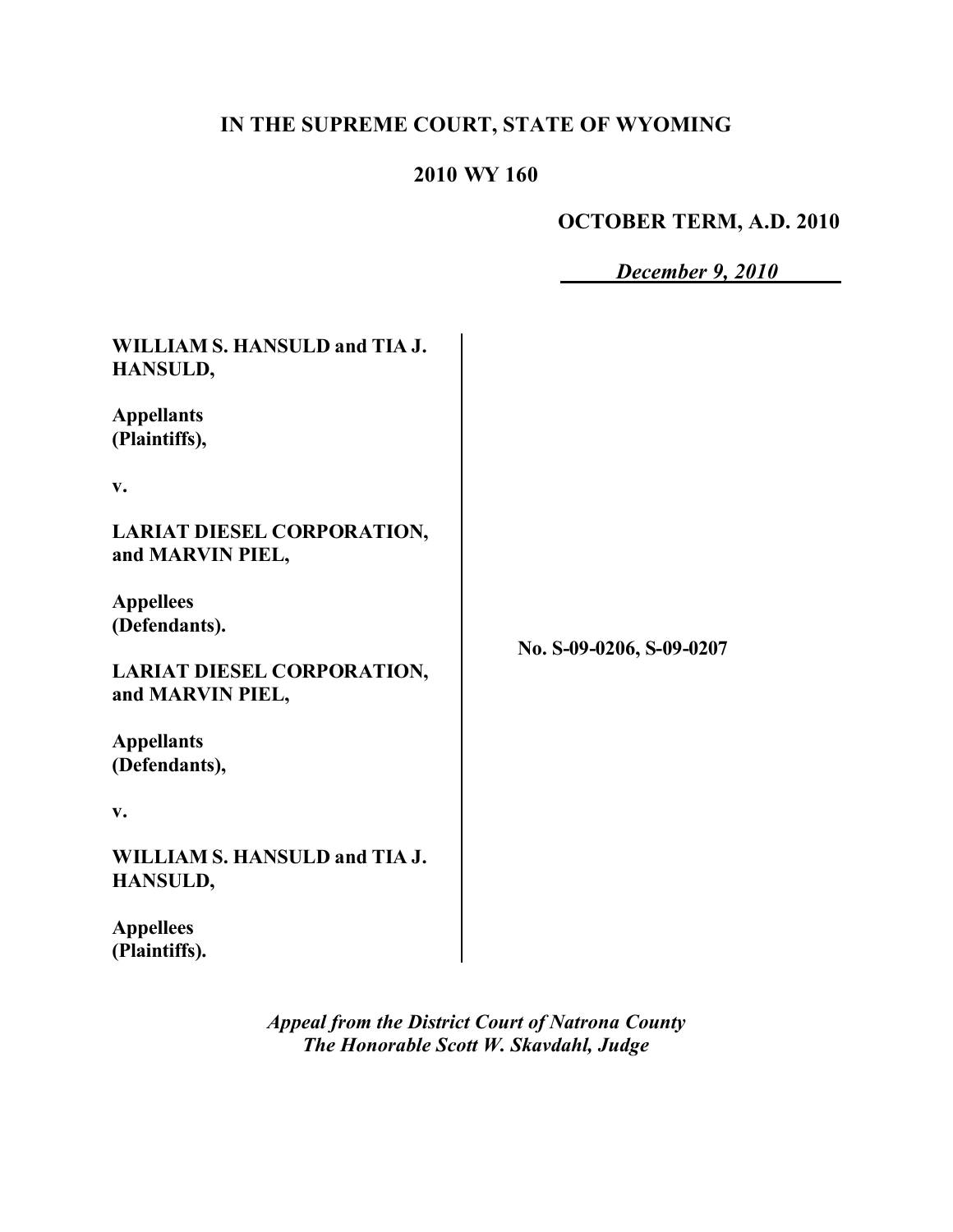#### *Representing William S. Hansuld and Tia J. Hansuld:*

Larry W. Harrington of Harrington Law Firm, P.C., Casper, Wyoming

#### *Representing Lariat Diesel Corporation and Marvin Piel:*

Thomas M. Hogan, Casper, Wyoming

*Before KITE, C.J., and GOLDEN, HILL, VOIGT,\* and BURKE, JJ.*

*\* Chief Justice at time of oral argument*

**NOTICE: This opinion is subject to formal revision before publication in Pacific Reporter Third. Readers are requested to notify the Clerk of the Supreme Court, Supreme Court Building, Cheyenne, Wyoming 82002, of any typographical or other formal errors so that correction may be made before final publication in the permanent volume.**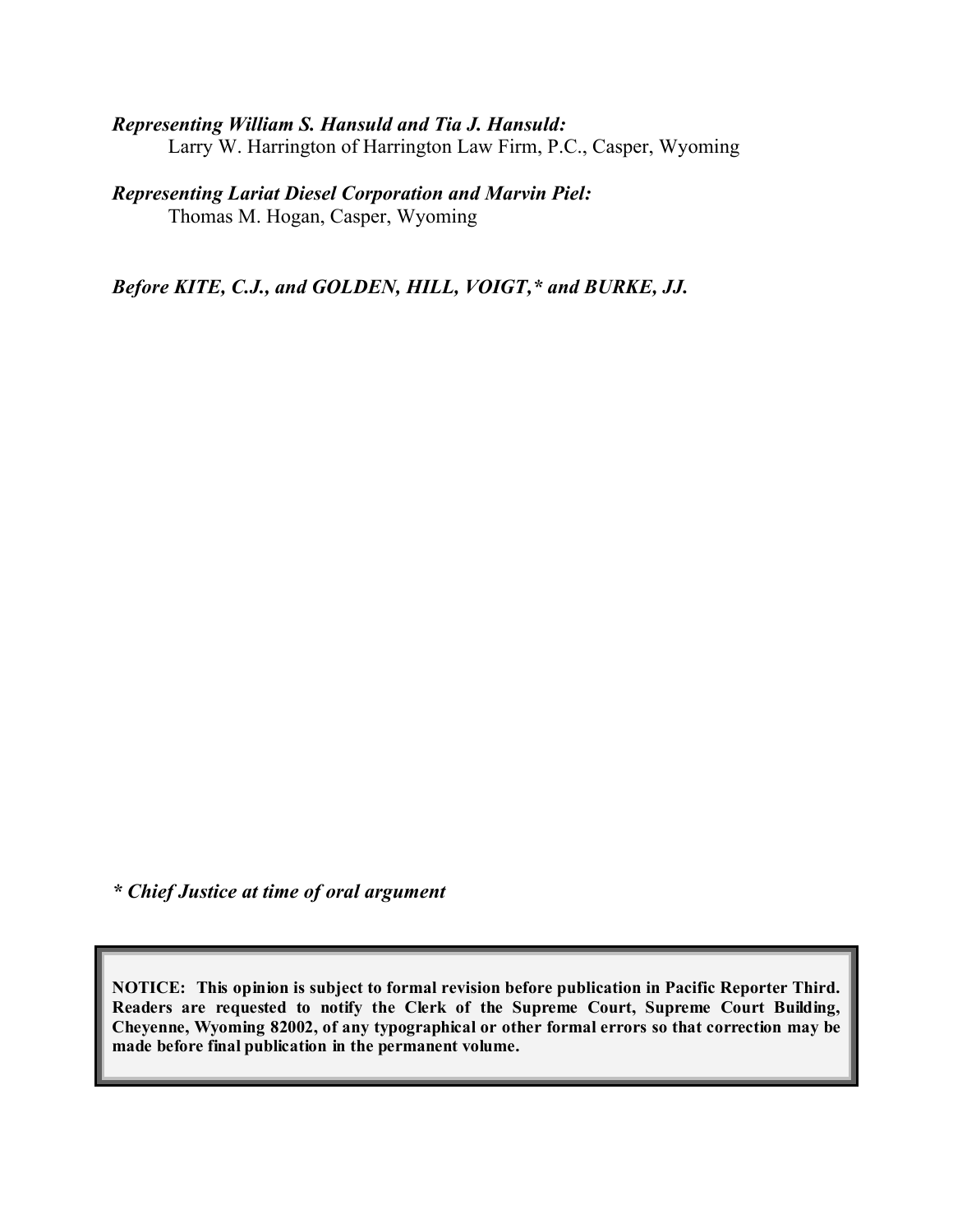**GOLDEN**, Justice.

[¶1] In these consolidated appeals, two adjoining landowners dispute two separate easements. In appeal No. S-09-0206, the Hansulds appeal a district court finding that they do not have an easement for a water line across the property of Lariat Diesel Corporation. We reverse.

[¶2] In appeal No. S-09-0207, Lariat Diesel Corporation and its president, Marvin Peil, appeal a district court's ruling declining to require a precise description in metes and bounds of the location of an access easement across the Hansulds' property. We reverse.

#### **FACTS**

[¶3] We begin with the facts because both appeals share common facts. This is the second time these parties have been before this Court. *See Hansuld v. Lariat Diesel Corp*., 2003 WY 165, ¶ 13, 81 P.3d 215, 218 (Wyo. 2003) (*Hansuld I*). In *Hansuld I*, this Court related the following facts:

> Originally, Chapin and Ratcliff, LLC (LLC) owned both 3100 East Yellowstone and 3110 East Yellowstone, Natrona County, Wyoming. In 1995, LLC owner, Hardy Ratcliff, approached Lariat owner Marvin Piel (Piel) with the thought of selling Lariat both properties located at 3100 and 3110 East Yellowstone. Lariat was interested in 3100 East Yellowstone only and did not require the other lot.

> The parties agreed that if Lariat would purchase 3100 East Yellowstone, Lariat would be allowed access over the 3110 East Yellowstone lot for its truck access. Access across 3110 East Yellowstone was key to Lariat's business located at 3100 East Yellowstone. Without it, Lariat could not get heavy trucks in and out of its shop without great difficulty. On July 2, 1995, the LLC sold 3100 East Yellowstone to Lariat.

> A little over a year later, on August 5, 1996, the LLC and Gary L. Petley (Petley) entered into a Purchase Agreement concerning the property adjoining Lariat, 3110 East Yellowstone. American Title Company issued a title commitment for the property on August 19, 1996.

> Some days before the closing date of the sale of 3110 East Yellowstone to Petley, the LLC proposed at a meeting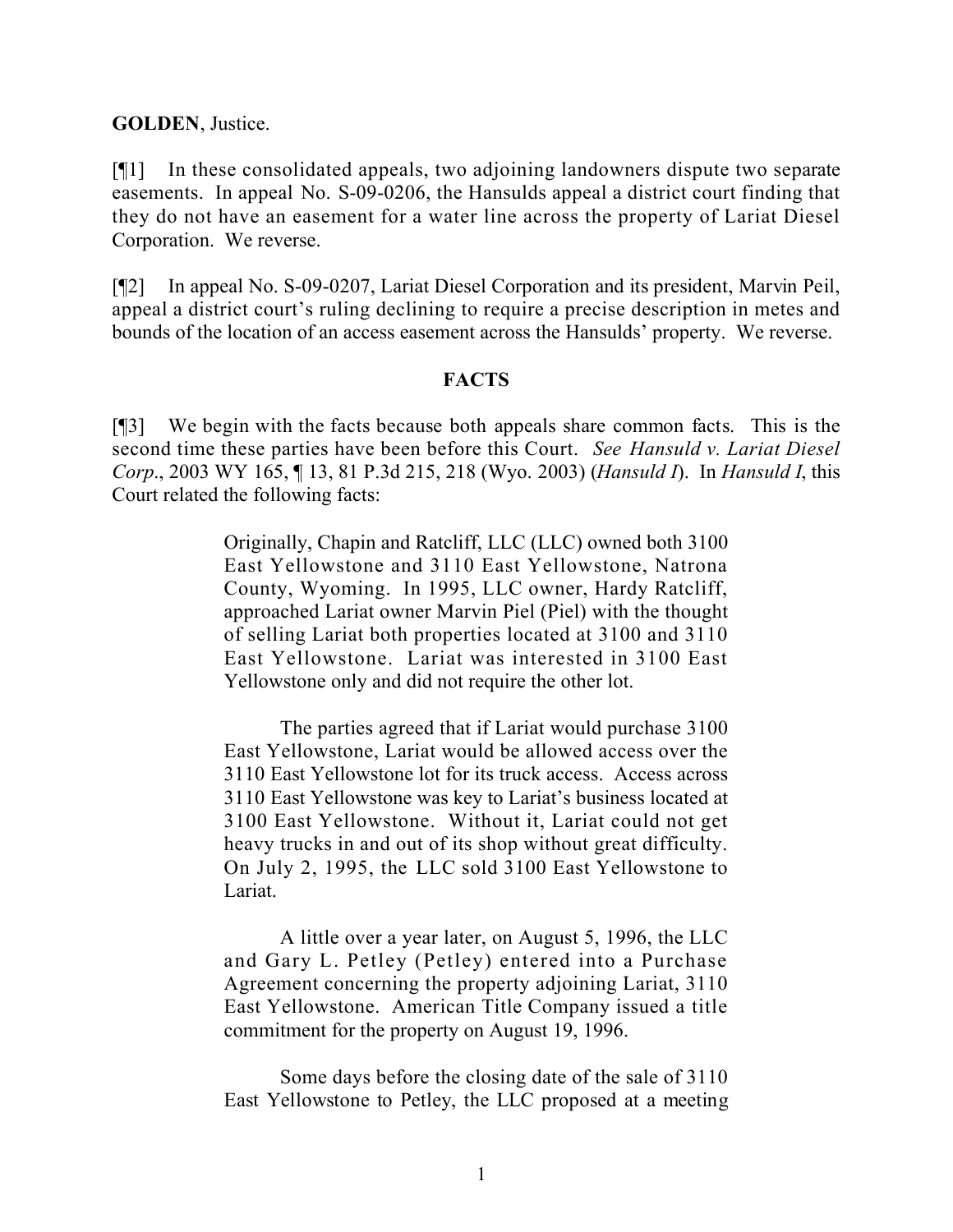with Lariat that it would give Lariat a formal written ingress and egress easement for customers crossing 3110 East Yellowstone in exchange for Lariat's giving the LLC a sewer "easement" across the Lariat property for the sewer line servicing the adjoining property at 3110 East Yellowstone. Mr. Petley was invited to this meeting because this "reciprocal easement" arrangement would both burden and benefit 3110 East Yellowstone and his proposed purchase. No other consideration was exchanged. Petley understood the arrangement and had no problems with it.

After the meeting and before the closing on 3110 East Yellowstone, the LLC executed and filed an "Access Agreement" that contained a legal description granting egress and ingress over the southerly 100 feet of 3110 East Yellowstone. The Natrona County Clerk filed the "Sewer Easement" at 4:00 p.m. and the "Access Agreement" at 4:02 p.m. on August 30, 1996. Also on that same day, the Petley purchase of 3110 East Yellowstone closed, and the warranty deed was filed with the Natrona County Clerk at 10:41 a.m. The title policy that issued a few days after the closing included the recorded access agreement in the policy for informational purposes.

Petley sold 3110 Yellowstone to Wildcat Whackers on June 25, 1999. Later, Wildcat Whackers listed it for sale with a realtor who noticed the access agreement and consulted an attorney. In the course of soliciting Lariat to buy the property, the realtor indicated to it that the realtor believed the easement was void because it was outside of the chain of title. Lariat summarily rejected the offer to purchase and told the realtor that it believed the easement was valid and enforceable. That same realtor advised Hansulds of the easement, and Hansulds purchased the property on October 31, 2001.

Immediately after purchasing the property at 3110 East Yellowstone, Hansulds notified Lariat that any future access across 3110 East Yellowstone would be denied. Hansulds then constructed a chain link fence along the property line between 3110 and 3100 East Yellowstone and along the East Yellowstone frontage to insure that Lariat had no access across 3110 East Yellowstone. Hansulds filed suit to quiet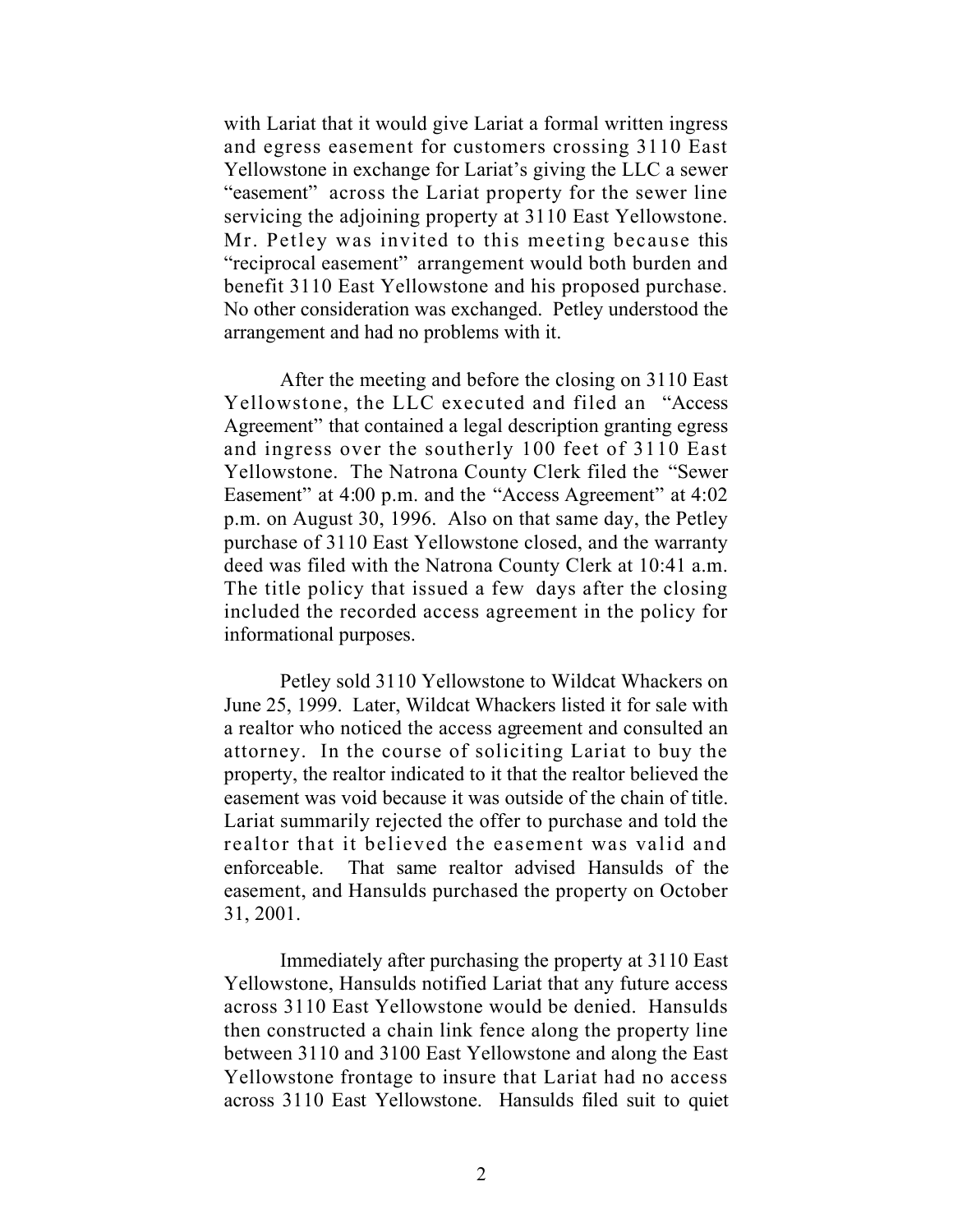title and sought a declaratory judgment on the validity of the access agreement. Summary judgment motions were denied, and the case proceeded to a bench trial.

After suit was filed, East Yellowstone Highway, the access road to both parties' property, was straightened, resulting in the abandonment of a portion of the right-of-way by the State of Wyoming. The "Resolution for Abandonment" was filed with the county clerk on September 20, 2001. Wildcat Whackers conveyed the abandoned property to Hansulds by quitclaim deed. The land acquired by Hansulds is approximately forty feet wide and lies between Hansulds' southern boundary and Yellowstone Highway.

The district court found that the abandonment added property to the southerly parts of both Hansulds' and Lariat's properties. The district court determined that the LLC intended to convey an easement for access to the 3100 property and held that an implied easement existed.

*Hansuld I,* ¶¶ 4-12, 81 P.3d at 217-18.

[¶4] The Hansulds appealed the finding of the existence of an implied access easement. While the appeal was pending, Lariat filed a motion to show cause why the Hansulds should not be held in contempt for not allowing adequate ingress and egress along the implied access easement to its property. The district court held an evidentiary hearing on the motion and, on March 3, 2003, issued its decision letter determining the Hansulds were not in contempt because they had established a passageway sufficient to accommodate the semi-tractor trailers needing to travel to and from the Lariat property.

[¶5] The *Hansuld I* Court affirmed the district court decision finding an implied access easement. Since *Hansuld I* was decided, the parties have continued to feud. A water line crosses Lariat's property before reaching the Hansulds' property. A valve on Lariat's property controls the flow of water to the Hansulds' property. In January 2006, Piel turned off the Hansulds' water, claiming that no easement existed in favor of the Hansulds' property for the water line. The Hansulds brought the instant legal action, seeking, among other things, an injunction and a declaration that they had an implied water line easement across Lariat's property. Lariat counterclaimed seeking, among other things, declaratory relief for a precise legal description of the location and extent of its implied access easement. The parties filed cross-motions for summary judgment.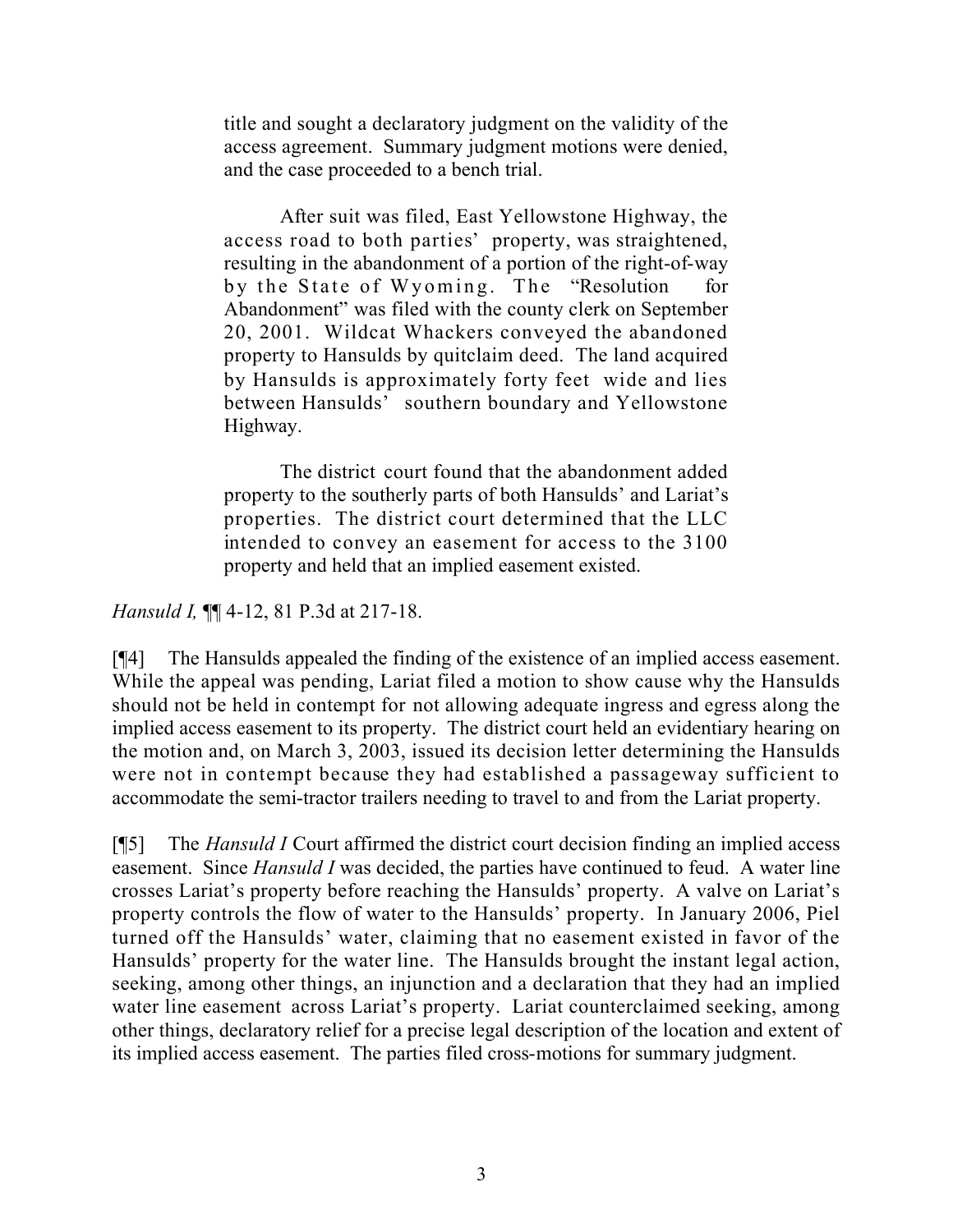[¶6] After a hearing, the district court granted summary judgment to Lariat on the issue of the implied water line easement. The district court found there was no intent on the part of LLC, the common owner, to create an easement for the water line and that such an easement was not necessary because the Hansulds had ready access to the water main and could easily install their own water line.

[¶7] The district court granted summary judgment to the Hansulds on Lariat's request for clarification of the exact location of the access easement, deciding the claim was barred by collateral estoppel and res judicata in that the same issue and claim was before the district court in *Hansuld I*. The district court then certified its summary judgment rulings as immediately appealable pursuant to W.R.C.P  $54(b)$ .<sup>1</sup> The parties crossappealed.

## *APPEAL NO. S-09-0206*

#### **ISSUES**

[¶8] The Hansulds present the following issues for this Court's review:

I. Did the trial court err by finding that the water line crossing property at 3100 East Yellowstone is not necessary and beneficial to the enjoyment of Appellant's property at 3110 East Yellowstone?

II. Did the court err in finding that "certainly, the original owner was aware of the utilities and their location but never sought more than a sewer line and access to the sewer line, to fix and maintain?"

## **DISCUSSION**

[¶9] This is an appeal from a summary judgment. We engage in a de novo review of summary judgments. *Glenn v. Union Pacific R.R. Co*., 2008 WY 16, ¶ 6, 176 P.3d 640, 642 (Wyo. 2008). We use the same criteria and materials as the district court. *Fayard v.* 

 $\overline{a}$ 

 $1$  W.R.C.P 54(b) states in pertinent part:

When more than one claim for relief is presented in an action, whether as a claim, counterclaim, cross-claim, or third-party claim, or when multiple parties are involved, the court may direct the entry of a final judgment as to one or more but fewer than all of the claims or parties only upon an express determination that there is no just reason for delay and upon an express direction for the entry of judgment.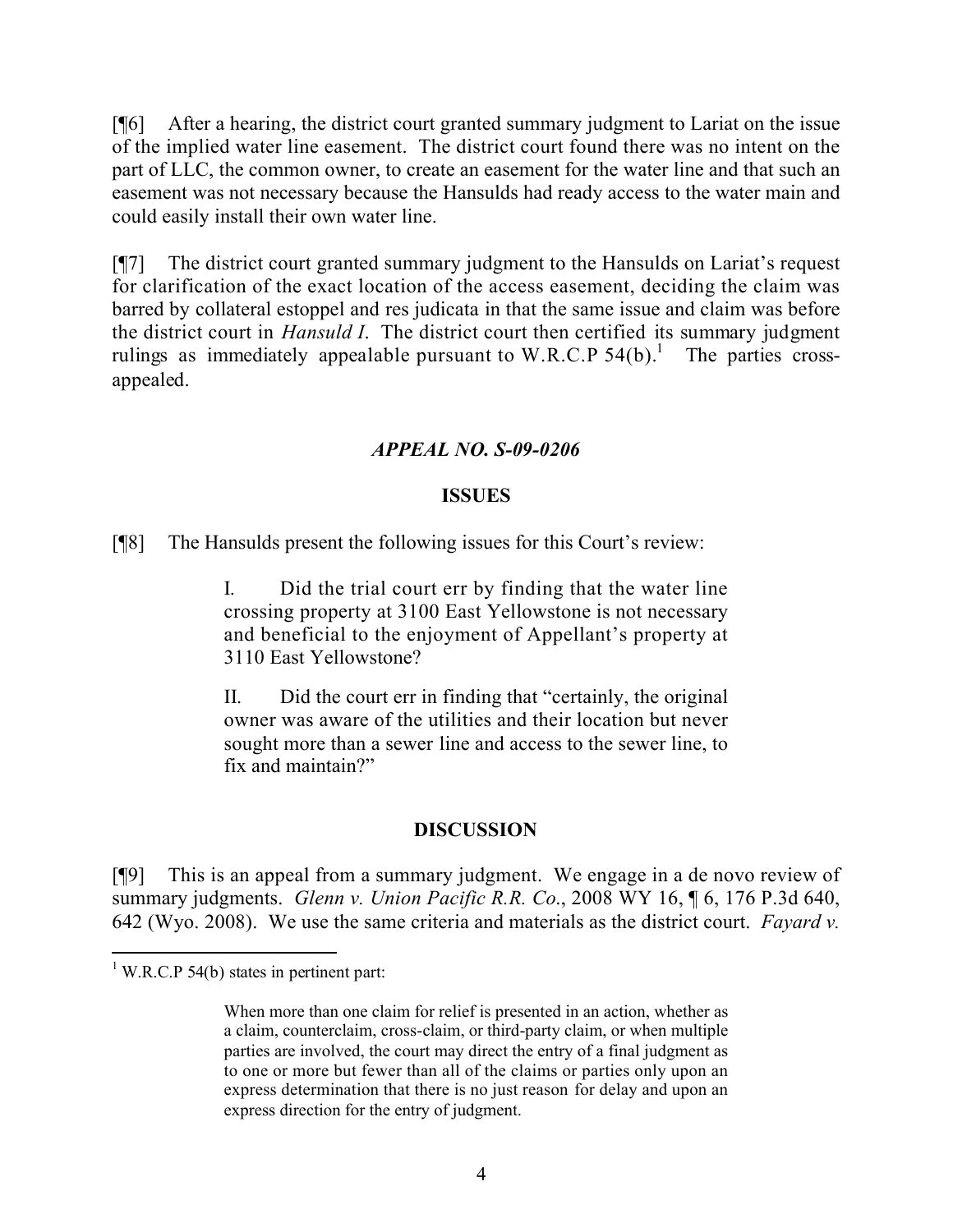*Design Comm. of the Homestead Subdivision*, 2010 WY 51, ¶ 9, 230 P.3d 299, 302 (Wyo. 2010); *McGarvey v. Key Prop. Mgmt.*, 2009 WY 84, ¶ 10, 211 P.3d 503, 506 (Wyo. 2009). Summary judgment is appropriate when there are no genuine issues of material fact and the moving party is entitled to judgment as a matter of law. W.R.C.P. 56(c); *Metz Beverage Co. v. Wyoming Beverages, Inc.*, 2002 WY 21, ¶ 9, 39 P.3d 1051, 1055 (Wyo. 2002).

[¶10] Wyoming will recognize an implied easement across another person's property under certain circumstances. *Shirran v. Shirran*, 987 P.2d 140, 142 (Wyo. 1999); *Beaudoin v. Kibbie*, 905 P.2d 939, 941-42 (Wyo. 1995); *Corbett v. Whitney*, 603 P.2d 1291, 1293-94 (Wyo. 1979). Our goal in determining whether an easement exists by implication is to discern the intent of the parties:

> The creation of easements by implication is an attempt to infer the intention of the parties to a conveyance of land. *Gray v. Norwest Bank Wyoming, N.A*., 984 P.2d 1088, 1091 (Wyo. 1999). "This inference drawn from the circumstances surrounding the conveyance alone represents an attempt to determine the intention of parties who had not thought or had not bothered to put the intention into words, or perhaps more often, to parties who actually had formed no intention conscious to themselves." *Id.* (citing *Corbett*, 603 P.2d at 1293). "The doctrine of implied easements was created for courts to examine the particular facts suggesting the intent of the parties to a conveyance and determine if the parties omitted granting an easement reasonably necessary for the use and enjoyment of the property." *Id.* The implied easement does not arise where the parties to the conveyance expressly agree otherwise or where proof of its elements is not established. *Id*.

> In applying the doctrine of implied easements, we must determine the parties' intent at the time that the unified property was severed from a single possessory interest by conveyance from the common owner to a grantee.

*Hansuld I*,  $\P$  16-17, 81 P.3d at 218-19. The elements which must be satisfied in order to establish an implied easement are:

> (1) common ownership followed by a conveyance separating the unified ownership; (2) before severance, the common owner used part of the property for the benefit of the other part, a use that was apparent, obvious, and continuous; and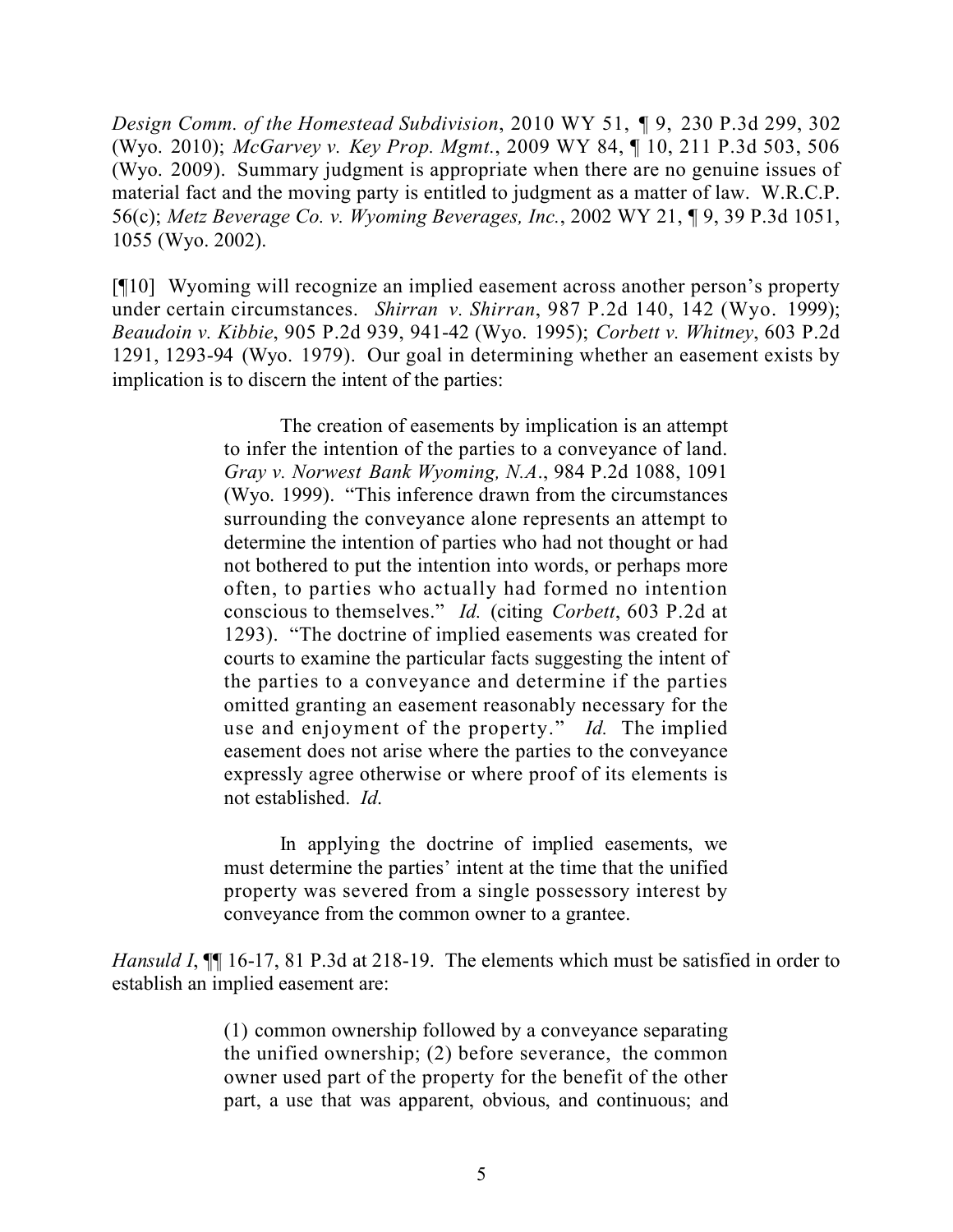(3) the claimed easement is necessary and beneficial to the enjoyment of the parcel previously benefitted.

*Id.*, ¶ 15, 81 P.3d at 218. *See also Kawulok v. Legerski*, 2007 WY 133, ¶ 13, 165 P.3d 112, 116 (Wyo. 2007).

# *Issue I – Is an easement for a water line across the Lariat property, in favor of the Hansulds' property, necessary and beneficial?*

[¶11] Of the three elements that must be satisfied in order to find the existence of an implied easement, the first two elements are conceded. Thus, only the third element is at issue in this appeal. An easement for a water line is certainly beneficial to the Hansulds. The question is whether such easement is necessary. The evidence developed for summary judgment was that the Hansulds could lay a direct water line from the water main for approximately \$25,000. As a result, the district court determined the Hansulds had a reasonable alternative access directly to the water main and thus the proposed easement for a water line was not necessary. We disagree.

[¶12] One of the factors we analyze in order to determine the necessity of an easement is whether the expense of pursuing an alternative to the easement is disproportionate to the burden on the servient estate of implying an easement across the property. *Shirran*, 987 P.2d at 142; *Corbett,* 603 P.2d at 1293. In the instant case, we are dealing with an underground utility line. This creates only a minimal burden on Lariat's property. On the other hand, although it would not be technically complex, it would cost the Hansulds approximately \$25,000 to run their own water line to the water main. Under the circumstances, we do not see why this money should be expended to essentially duplicate a resource already in place. The burden to the Lariat property is simply not great enough. We find that putting the Hansulds to the expense of laying an equivalent water line entails a disproportionate effort and expense to the finding of the existence of an easement for the water line by implication.

# *Issue II – Intent of LLC*

[¶13] Although necessary and beneficial to the Hansuld property, it remains to be determined whether the creation of an easement was intended by LLC when it originally divided the property. The district court, in finding that LLC did not intend to convey an easement to a water line, looked to the express agreement at the time of transfer that exchanged an easement for the sewer line for the access easement. The district court reasoned that the parties must have known about the existence of the water line and the failure to include a grant of an easement for a water line at the same time reveals an intent not to grant such easement. We agree with the Hansulds that this is pure speculation on the part of the district court, unsupported by any record evidence.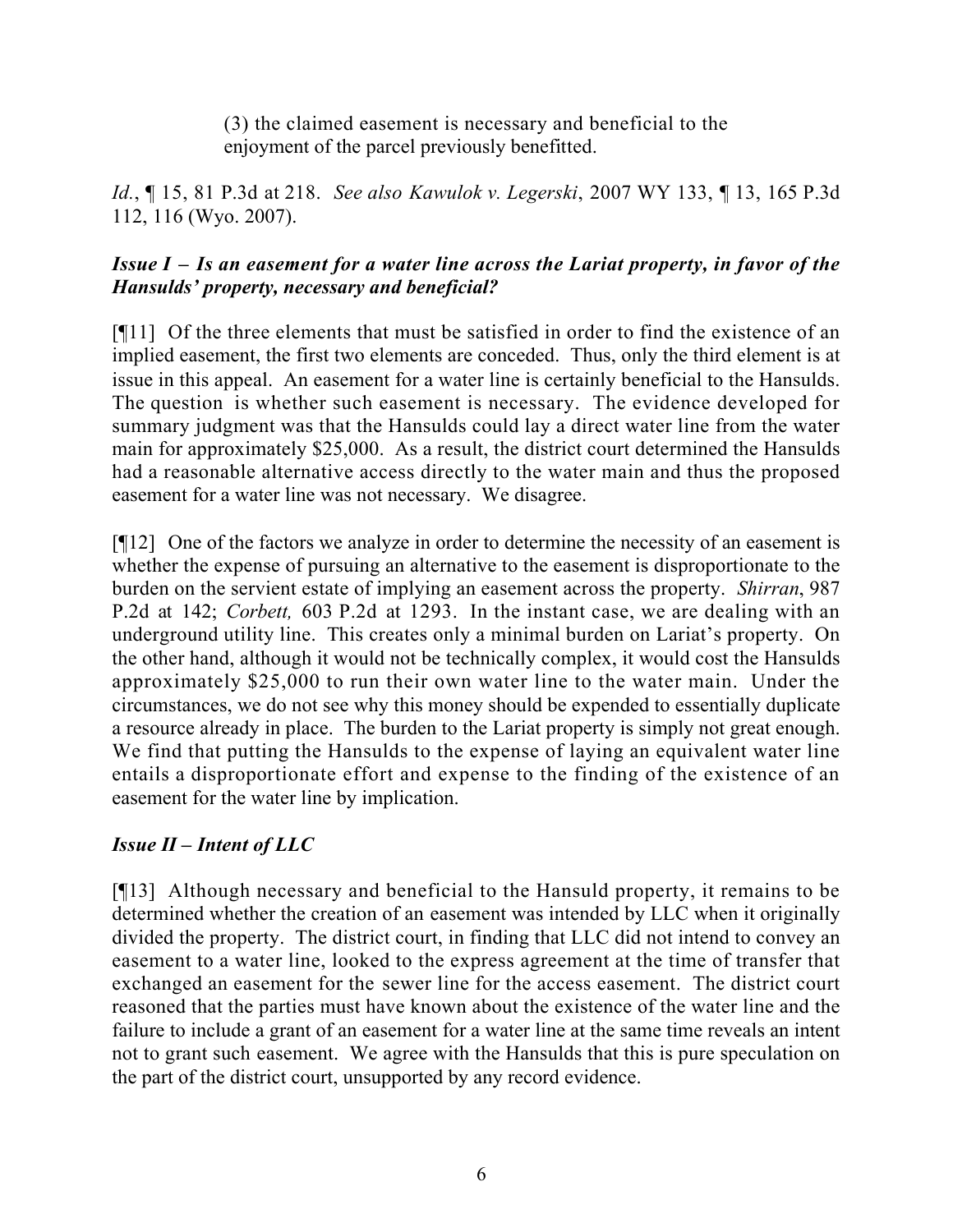[¶14] A legal presumption exists that the intent of LLC was to convey the property in the same condition as it was at the time of the transaction. *Hansuld I*, ¶ 19, 81 P.3d at 219; *Shirran*, 987 P.2d at 143. Restatement (Third) of Property: Servitudes § 2.12 (2000) states:

> Unless a contrary intent is expressed or implied, the circumstance that prior to a conveyance severing the ownership of land into two or more parts, a use was made of one part for the benefit of another, implies that a servitude was created to continue the prior use if, at the time of the severance, the parties had reasonable grounds to expect that the conveyance would not terminate the right to continue the prior use.

> The following factors tend to establish that the parties had reasonable grounds to expect that the conveyance would not terminate the right to continue the prior use:

> (1) the prior use was not merely temporary or casual, and

> (2) continuance of the prior use was reasonably necessary to enjoyment of the parcel, estate, or interest previously benefited by the use, and

> (3) existence of the prior use was apparent or known to the parties, or

> (4) the prior use was for underground utilities serving either parcel.

The water line meets all these factors. Lariat presented no evidence to adequately rebut the presumption that an easement for the water line was intended. Under the specific facts and circumstances of this case, we find the district court's decision granting summary judgment to Lariat on this issue was in error.

## **CONCLUSION**

[¶15] The decision of the district court finding no easement exists by implication for the water line, and consequently granting summary judgment to Lariat, is reversed. Further, the record extant contains no genuine questions of material fact and supports the sole legal conclusion that an easement for the water line should be implied. Thus, summary judgment in favor of the Hansulds is appropriate. Because of the history of the feuding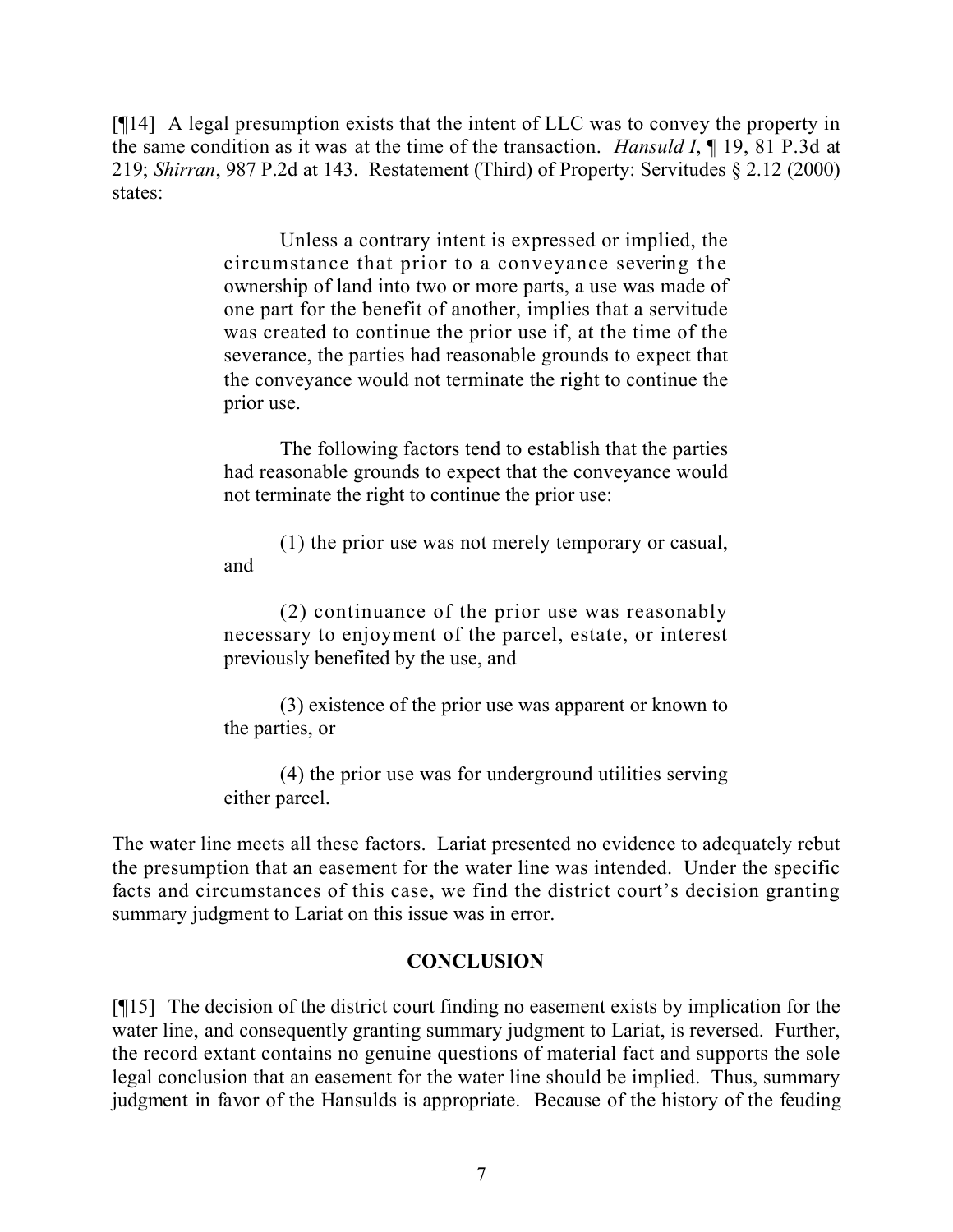between these parties and the length of time they have spent in litigating, we hereby remand to the district court with directions to enter partial summary judgment in favor of the Hansulds on the issue. *See Leithead v. American Colloid Co*., 721 P.2d 1059, 1063- 64 (Wyo. 1986). The case is remanded for further proceedings consistent with this opinion.

## *APPEAL NO. S-09-0207*

#### **ISSUES**

[¶16] Lariat presents the following issues for this Court's review:

1. Did the trial court err as a matter of law in granting Summary Judgment to the Appellees/Hansulds on Appellant's/Lariat's Third Claim for Declaratory Relief?

2. Is Appellant/Lariat entitled to Summary Judgment on its Third Claim for Declaratory Relief?

More simply, the issue in this appeal is whether the district court correctly ruled on summary judgment that Lariat was precluded from seeking a declaration of the exact legal description of the location of its access easement across the Hansulds' property.

#### **DISCUSSION**

[¶17] This is an appeal from a summary judgment. We engage in a de novo review of summary judgments. *Glenn v. Union Pacific R.R. Co*., 2008 WY 16, ¶ 6, 176 P.3d 640, 642 (Wyo. 2008).

[¶18] While res judicata and collateral estoppel share the same goal of serving the interest of finality, they do so in substantially different ways. Res judicata bars the relitigation of previously litigated claims or causes of action as well as those that could have been litigated within the preceding action. *Wyo. Med. Ctr., Inc. v. Wyo. Ins. Guar. Ass'n*, 2010 WY 21, ¶ 15, 225 P.3d 1061, 1065 (Wyo. 2010); *Burke v. State ex rel. Dep't of Health*, 2009 WY 138, ¶ 14, 219 P.3d 122, 125 (Wyo. 2009). Collateral estoppel, on the other hand, bars relitigation of previously litigated issues. *R.C.R., Inc. v. Deline*, 2008 WY 96, ¶ 17, 190 P.3d 140, 153 (Wyo. 2008); *Pokorny v. Salas*, 2003 WY 159, ¶ 12, 81 P.3d 171, 175 (Wyo. 2003) More simply: res judicata applies to whole claims, whether litigated or not, whereas collateral estoppel applies to particular issues that have been contested and resolved.

[¶19] Turning first to the applicability of res judicata to the instant case, as stated res judicata is intended to prevent repetitious lawsuits over claims that have been, or, because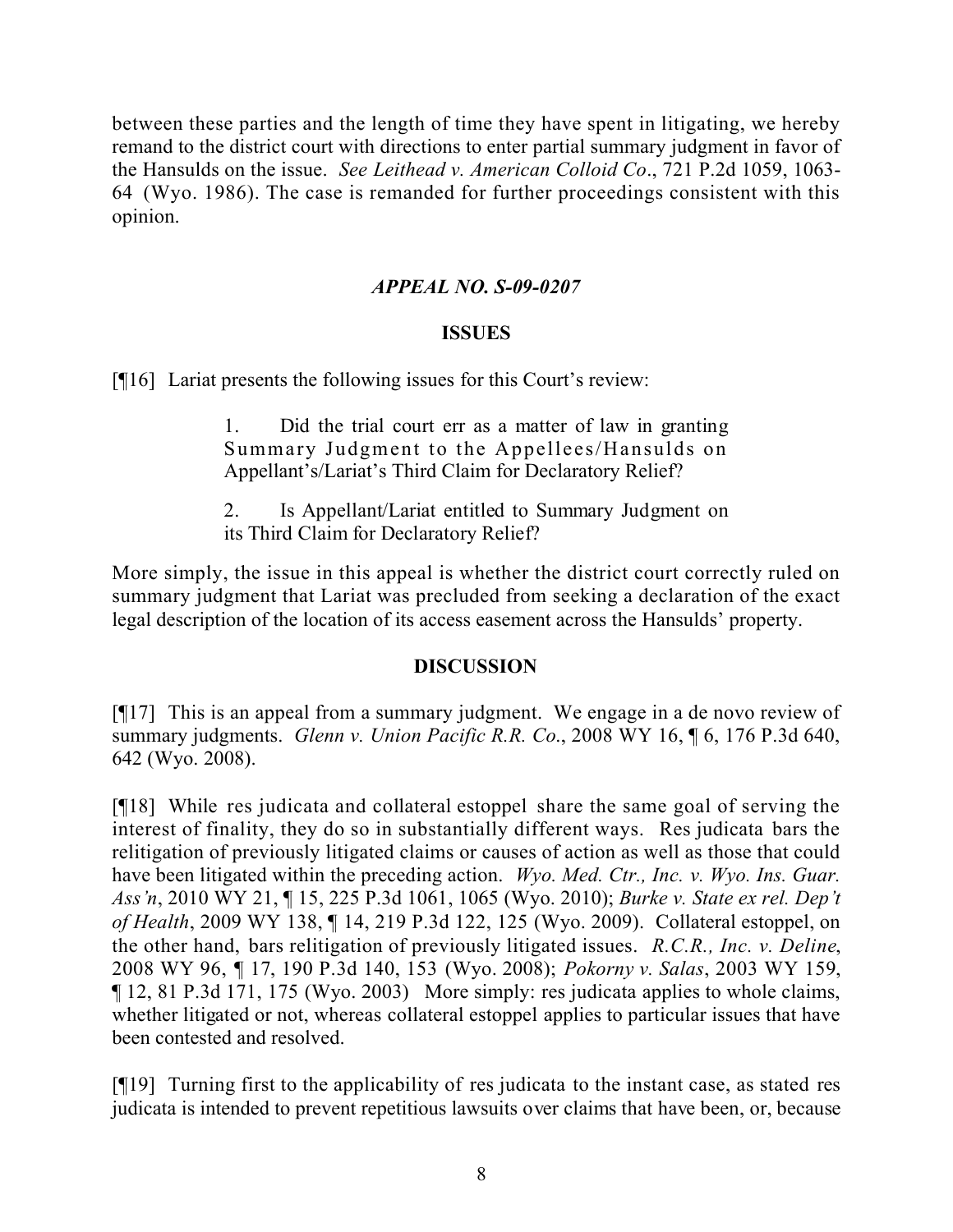of an intrinsic relationship to matters presented, should have been, decided in an earlier legal action. The district court in the instant case reasoned that the precise legal description of the access easement was a matter intrinsic to the determination that an access easement existed by implication. As such, the matter should have been brought before the trial court in *Hansuld I*. We disagree.

[¶20] The criteria used to determine res judicata's applicability to a situation are: (1) the parties are identical; (2) the subject matter is identical; (3) the issues are the same and related to the subject matter; and (4) the capacities of the persons are identical in reference to both the subject matter and the issues between them. *Osborn v. Kilts*, 2006 WY 142, ¶ 9, 145 P.3d 1264, 1267 (Wyo. 2006); *Newell v. Trumper*, 765 P.2d 1353, 1355 (Wyo. 1988). While factors one and four are met in the instant case, factors two and three are not. The subject matter presented to the district court in *Hansuld I* (and subsequently this Court on appeal) was whether an access easement across the Hansuld property, to the benefit of the Lariat property, existed by implication. Location is a distinct subject matter from existence. The subject matters are not intrinsically interwoven, but rather sequential. Only after an access easement is determined to exist would the location of the alleged access easement come into question. A judgment cannot be given effect of precluding claims that did not even exist at time of judgment.

[¶21] Moving then to collateral estoppel, collateral estoppel precludes litigation of issues actually litigated and necessary to the outcome of the prior case.<sup>2</sup> The district court in the instant case reasoned that collateral estoppel applied because the exact location of the access easement was before the district court in *Hansuld I* when it determined the issue of whether the Hansulds were in contempt of its declaration that an access easement existed. In determining the issue of contempt, the district court in *Hansuld I* considered evidence as to whether the path established by the Hansulds allowed sufficient ingress and egress to allow semi-tractor trailers and other large vehicles access to the Lariat property. The district court in the instant case reasoned that the issue of contempt could not be determined without first determining the location of the access easement, even if it was not expressed in metes and bounds.

[¶22] Although this reasoning has a certain appeal, we find we must disagree. The issue put before the court by Lariat in its motion for order to show cause was simply whether the Hansulds had opened enough space for large vehicles to access the Lariat property. The evidence was primarily on how much room was needed for large vehicles to maneuver in and out of the Lariat property and whether the Hansulds had opened the required room. The ultimate finding of the district court was that the Hansulds were "not

 $\overline{a}$ 

 $2$  The elements of collateral estoppel are as follows: (1) the issue decided in the prior adjudication is identical with the issue presented in the present action; (2) the prior adjudication resulted in a judgment on the merits; (3) the party against whom collateral estoppel is asserted was a party or in privity with a party to the prior adjudication; and (4) the party against whom collateral estoppel is asserted had a full and fair opportunity to litigate the issue in the prior proceeding. *Pokorny*, ¶ 12, 81 P.3d at 175.